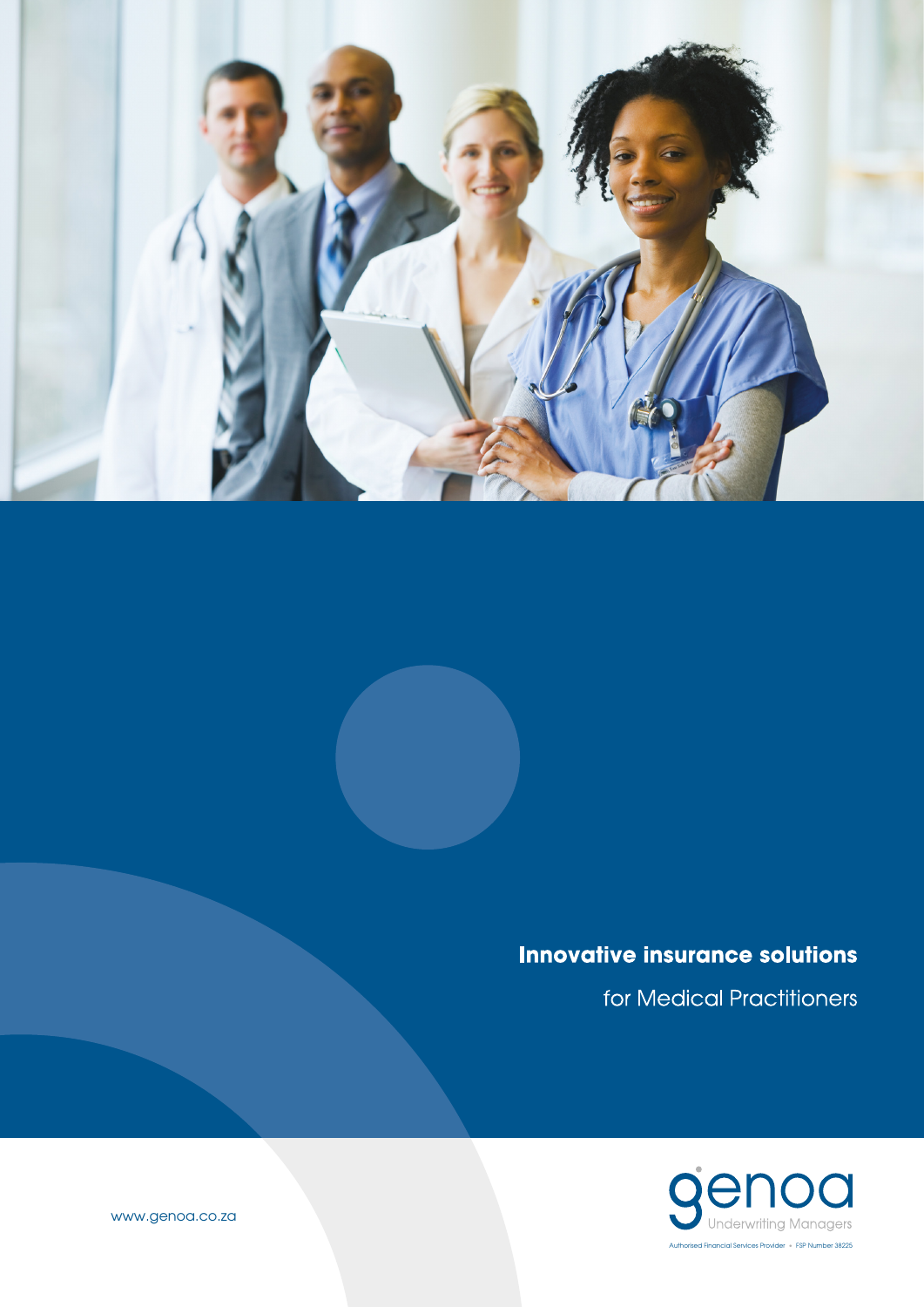# what makes genoa different?



### 66 The best solutions are often simple, yet unexpected. 99

#### **Julian Casablancas**

An analysis of the market shows that medical claims are rising sharply and that this increase has a direct correlation to the higher premiums that are charged each year. At Genoa, we are committed to making a positive contribution to the long-term sustainability of the medical sector in South Africa, and after careful assessment of the current market conditions, we are now able to offer:

- A market-leading Claims Made insurance policy underwritten by a blue chip insurer Safire Insurance Company.
- The provision of stable, sustainable premiums with low allocations to operating costs where we focus on what is actually important by channelling our funding into offering full protection and support to our clients.
- The use of mediation and other alternative dispute resolution techniques to reduce claim costs so that practitioners are not faced with a situation where their Limit of Indemnity has been eroded by unnecessary litigation or defence costs.
- The quick and efficient resolution of valid claims and the rigorous defence against vexatious claimants.
- Personal coaching by highly qualified Medico-Legal practitioners on how best to deal with a claim as well as the trauma associated with that claim.
- Relevant and innovative Patient relationship management tips garnered from sound international research and supplemented with insights received from practitioners' interactions through their daily dealings with their patients.

#### **Safire Insurance Company (FSP 2092)**

Safire Insurance Company Limited (The Insurer) opened its doors in 1987 and has for many years enjoyed the support of the world's largest re-insurance companies. This partnership has allowed Safire to effectively compete against the largest insurers in the country – and as a result – they have grown from strength to strength.

Safire practises a strict policy of selectivity and choose clients who are risk averse and who manage their businesses responsibly. Through prudent underwriting practices and low claim levels, they have been able to build up a significant client base in the personal, commercial and specialist insurance fields.



### Safire Insurance Company is an authorised financial services provider

#### **Genoa Underwriting Managers (FSP 38225)**

Established in 2005, Genoa Underwriting Managers was created when we realised that there was a commercial opportunity in certain niche market liability focus areas.

Traditionally, the liability space is an overtraded one, and it was through the identification of these niche areas that we were able to build a sizeable liability book of business, and to establish a trusted client base of top firms and clients throughout the country. Through a partnership with Safire Insurance Company, we have established ourselves as a leading niche-market, liability underwriting manager who is able to provide fast, efficient and insurance-specific solutions for our clients.

#### **Registered with the Financial Sector Conduct Authority (FSCA)**

Safire (Insurer) and Genoa (Underwriting Managers for the Insurer) are both registered Financial Service Providers (FSPs), which means that all insurance policies issued are enforceable in terms of South African laws and are in turn regulated with the same levels of stringency as all other Insurers and UMAs in the South African marketplace.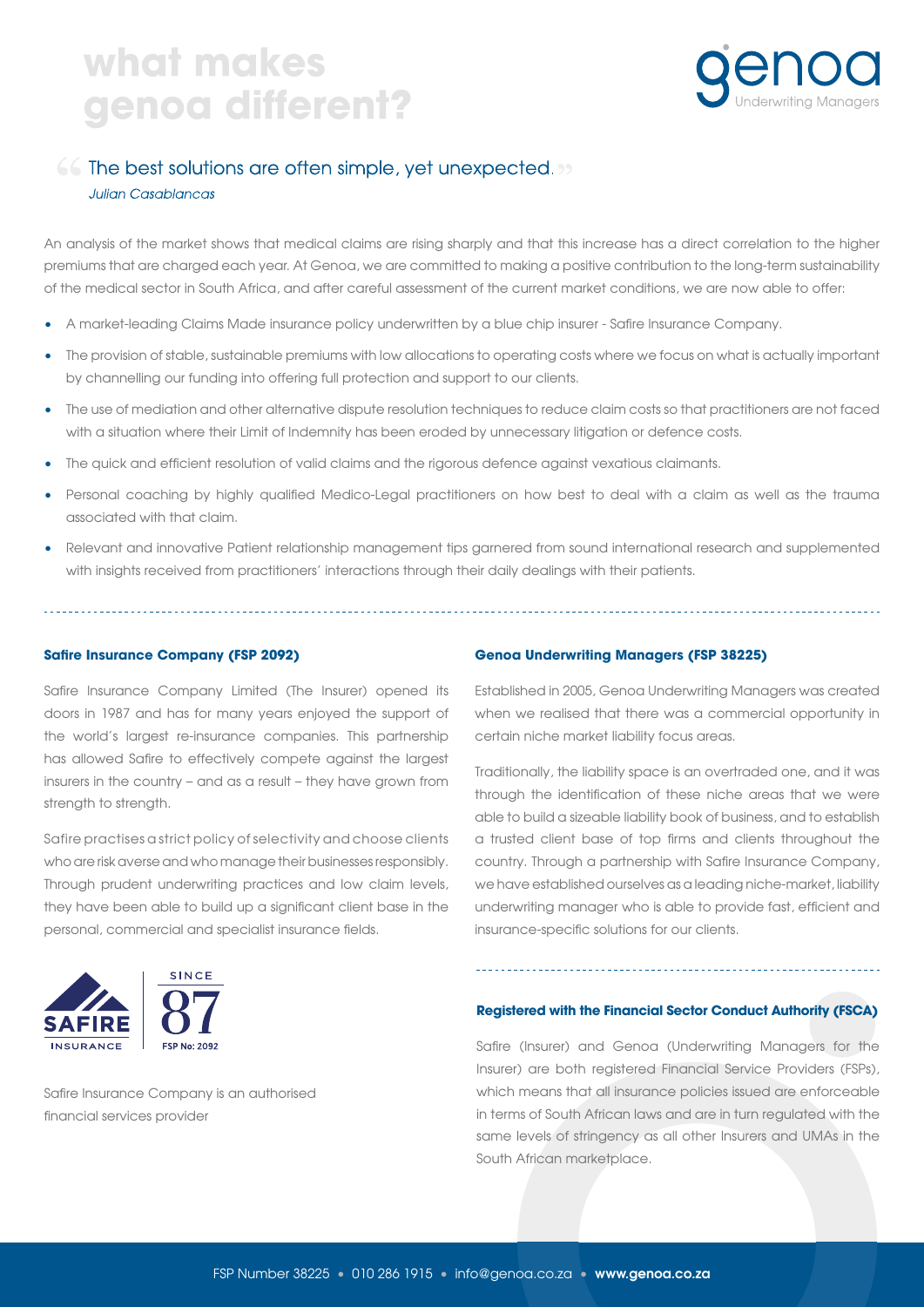# product specific

### 66 The difference between ordinary and extraordinary is that little extra <sub>22</sub> Jimmy Johnson

#### **World leading re-insurance**

Our management team hold strong relationships built over 20 years with Munich Re, the largest re-insurer in the world. We are very pleased to be the first Med-Mal Insurer in South Africa to have received their support in respect of this innovative claims made product.



#### **Claims Made Policy**

We offer a policy which, subject to the retroactive date contained in the policy, provides cover that is triggered when a claim is made against the insured during the policy period, regardless of when the wrongful act that gave rise to the claim took place.

#### **Competitive premiums and individual risk rating**

We have carried out a full analysis of the current South African market in order to provide our clients with competitive premiums that are sustainable over the long-term. In addition to this, we are able to offer individually risk-rated premiums according to the practitioner's clinical risk profile.

#### **A 60-month Extended Reporting Period (ERP)**

An automatic 36-month ERP is built into the base rate premium of clients who have held a policy for a consecutive 12 months, and will begin to run when a practitioner dies, retires or is physically unable to perform his/her duties.

Such an ERP shall:

(a) be increased to a period of 48 months where the Insured has held uninterrupted cover with the Insurer for a minimum of 24 months;

(b) be increased to a period of 60 months where the Insured has held uninterrupted cover with the Insurer for a minimum of 36 months;

#### **Additional Extended Reporting Period (AERP)**

Practitioners who feel that the automatic 60 month ERP is not sufficient may, at Underwriters discretion, purchase an Additional Extended Reporting Period (AERP). Its purpose is to give a Practitioner peace of mind should the retire, die, become physically disabled or ceased to practice and its intention is to answer the question of what happens once the ERP expires.

#### **Limits**

Based on their associated risk profiles, we will be providing practitioners with different limits of indemnity to choose from, however the level of cover required will always be a decision that needs to be reached by the policy holder. At Genoa, the minimum limit we offer is R1,000,000 and the maximum limit is R50,000,000.

#### **Cover for all practitioners (allied and specialists)**

At Genoa, any practitioner registered with the AHPCSA, HPCSA or SANC will be able to apply for cover.

This means that whether you are a Nurse, Podiatrist or an Obstetrician, you will be able to obtain cover through Genoa.

#### **Retroactive cover**

As we are offering a Claims Made insurance policy, subject to Underwriter's approval, retroactive cover can be purchased at the inception of the policy thus ensuring a seamless transition A retroactive date is the date from which a Practitioner has held uninterrupted claims made insurance cover. The purpose of the retroactive date is to exclude claims which may arise from work performed prior to the retroactive date shown in the schedule.

#### **Extensions**

The Genoa policy is able to offer its practitioners with a wide range of choices so that they may balance the costs of the insurance against the cover which best suits their insurance needs.